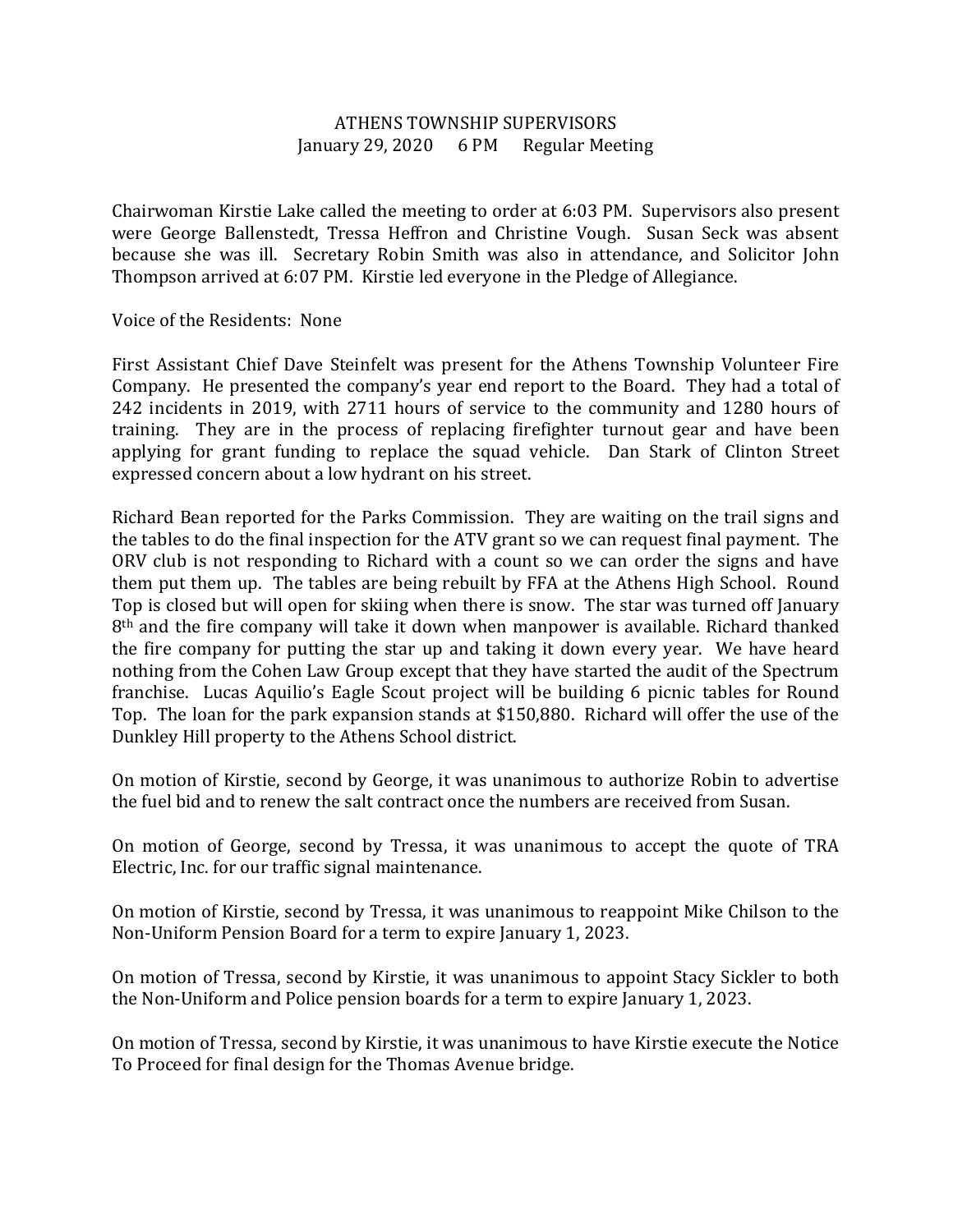Page Two Athens Township Supervisors January 29, 2020

Willy Rowe from Williams Subaru presented an easement to the Board for their dealership which will be along our northern border. We currently have an easement to cover this area, and Willy thought so too, but he had new easement paperwork from Penelec. Discussion was held as to the electric needing to be installed underground when they are proposing setting another pole. The Board was also concerned with the paragraph in the new easement that gives Penelec the right to trim and/or clear the trees on our land along the northern border. The Board advised him that we do not want our trees cut, and any trimming needs the approval of the township. Willy will go back to Penelec and see if he can get a revised easement. The Board also is sending him to Planning Commission for review and recommendation as it will possibly require a waiver from some of the SALDO regulations. Willy will get his paperwork in order and will attend the February 10th meeting of the Planning Commission.

John Amato was present to request a waiver from Section 406(D) of the SALDO, which requires him to install electric underground to the new house he is building on King Road. He would prefer to place 4 electric poles from Wilawana Road to his driveway as it would be cheaper. The Board is also sending him to Planning Commission for review and recommendation on this issue. He will be on the March 2nd agenda. On motion of Tressa, second by George, it was unanimous to grant this waiver contingent upon Planning Commission review and approval.

On motion of George, second by Tressa, it was unanimous to authorize John Thompson to sign the agreement for the Valley Joint Sewer Authority camera rental at \$200/hour (which also includes operator and equipment).

On motion of Christine, second by George, it was unanimous to have Chief Clink purchase the 2020 Ford Explorer in the amount of \$50,107.00 through COSTARS from New Holland Auto Group.

On motion of Tressa, second by George, it was unanimous to approve the minutes of December 18, 2019 and January 6, 2020 as written.

On motion of George, second by Kirstie, it was unanimous to approve the payment of the monthly bills as presented. A complete listing of revenues and expenditures is on file in the office of the Treasurer.

On motion of Kirstie, second by Tressa, it was unanimous to accept the monthly reports as presented.

Dog licenses will be available for purchase here at the township building on February 6, 2020 from 9 AM to 2 PM.